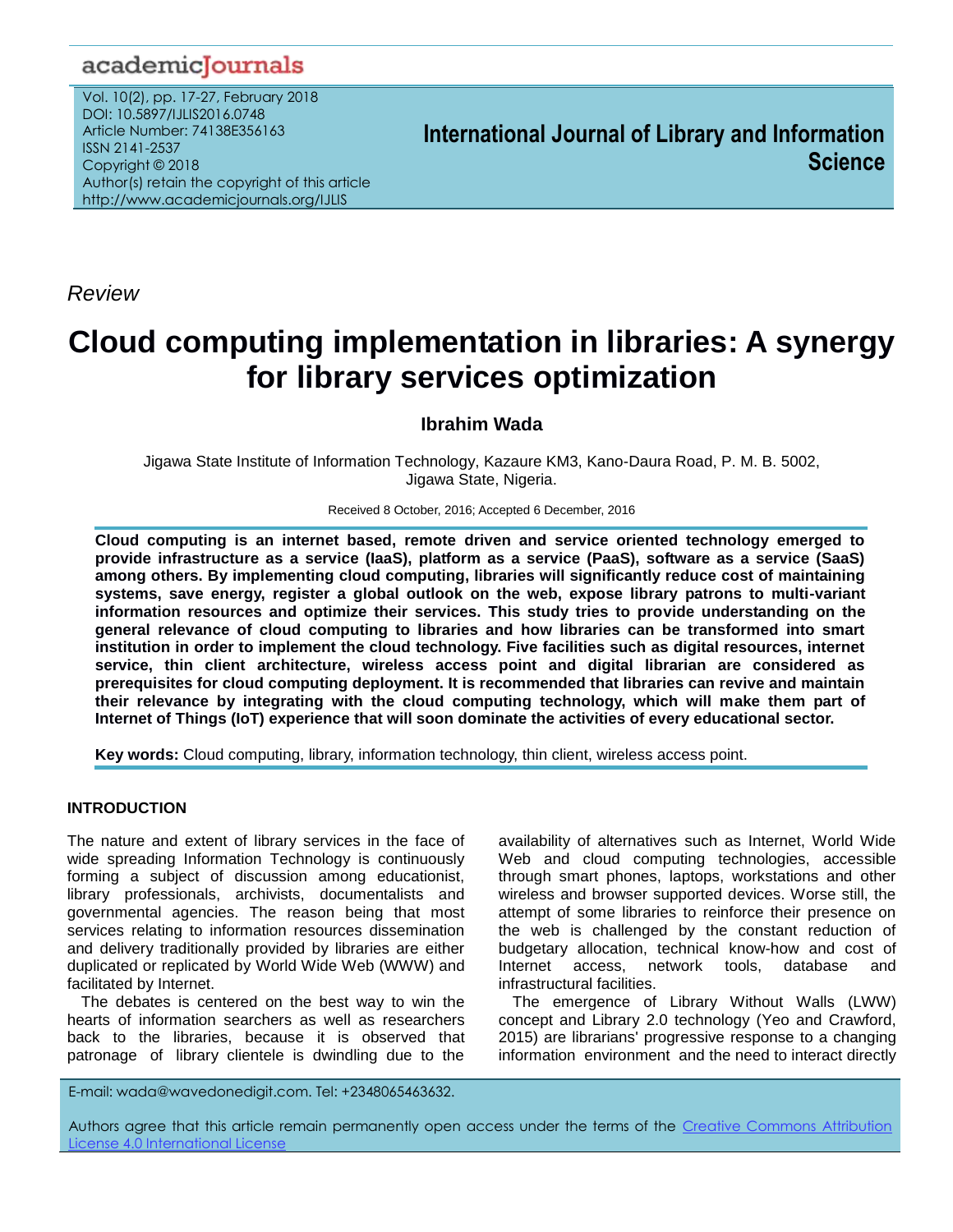with a multitude of information providers and the networks that connect them so as to enhance library services (Fu and Fangai, 2014). These interactions have not been without challenges because of the fact that data that are created in different contexts and from different metadata traditions need to be merged to provide a wholesome uniformity for easy identification and access.

The vision could have been realised in no time but many librarians started considering themselves the only true experts both in bibliographic metadata creation and in service to information seekers, behaving condescendingly to others newer to the information enterprise, thereby halting the support that could have been earned from computing technology experts. Nowadays, library clientele are speaking with their keyboards or keypads, overwhelmingly preferring non- traditional and non-library sources of information and methods of information discovery (Zhang et al., 2014; Kim, Kim and Lee, 2014). Efforts to change library user interfaces are a belated attempt to catch up with services that users have already come to take for granted from other providers, such as the immediate access to full text and user determined ranking and clustering of retrievals.

Even though the goals of digital librarians in building new interconnected library services deserve highest esteem, there is need to achieve that in short order if libraries are to retain their users' loyalty. It does not seem to matter to most clienteles that libraries currently are the only conduits for a wealth of published literature that is not available for open access on the public Internet. Generally, clientele will engage with services that provide materials quickly and with the least effort. The "invisible library," like the dark web, is of no interest to those who do not know that it exists (Ouahabi et al., 2014).

One alternative bail out for libraries is to incorporate cloud computing technology and engage in full-fledged web based information service provision (Kepes, 2011; Chad, 2015). The first step is to understand how cloud computing services fit into library services in the information economy and integrate the technology in order to transcendently remain relevant in information resources dissemination arena.

# **CONCEPT OF CLOUD COMPUTING**

Cloud computing is referred to by scholars to mean different services provided remotely over Internet. Scholars try to connect cloud to anything suspended at an altitude to which remote access is required to operate with it (Mell and Grance, 2011).

Rana (2010) defined cloud computing as a pool of abstracted, highly scalable, and managed compute infrastructure capable of hosting end-customer applications and billed by consumption. National Institute of Standard and Technology (NIST) in Mell and Grance (2011) defines Cloud computing as a model for enabling

ubiquitous, convenient, on-demand network access to a shared pool of configurable computing resources (for example, networks, servers, storage, applications, and services). Suciu et al. (2013) conceptualised cloud computing as the delivery of computing and storage capacity as a service to a community of end-users. They also reiterated that cloud computing also extends the concept of IT services by combining user data, software and on-demand computation resources over a network.

Matt (2010) in Chukwhu and Lawal (2013) referred to cloud computing as a style of computing in which massively scalable and elastic IT-enabled capabilities are delivered as a service to external customers using internet technologies., and Gireesh et al. (2011) understood that cloud computing is the improvement of distributed computing, parallel computing, grid computing and distributed databases. And the basic principle of cloud computing is making tasks distributed in large numbers of distributed computers but not in local computers or remote servers. Arokia et al. (2012) see cloud computing as a style of computing where computing resources are easy to obtain and access, simple to use, cheap, and just work. According to them, Cloud is not a point product or a singular technology, but a way to deliver IT resources in a manner that provides self-service, on-demand and pay-per-use consumption. Dialogic (2010) believes that the term ―cloud‖ has its origins in network diagrams that represented the internet, or various parts of it, as schematic clouds and that ―Cloud computing‖ was coined for what happens when applications and services are moved into the internet ―cloud.‖ More currently though, cloud computing refers to the many different types of services and applications being delivered in the internet cloud, and the fact that, in many cases, the devices used to access these services and applications do not require any special applications (Dialogic, 2010).

Cloud computing are provisioned and discharged with minimal management efforts with the support of service provider interactions (Malhotra and Jain, 2013). Cloud computing is an evolving paradigm that offers opportunities to individual or group of users that need to provide limitless and without time or location bound services. According to Yuvaraj (2013), cloud computing is nothing more than the collection of computing software and services that can be accessed via the internet rather than residing on a desktop or internal server. Blokdijk and Menken (2009) stated that the origins of the term cloud can be traced to the concealing nature of this technology's framework; the system works for users yet they really have no idea of the inherent complexities that embodies the system activities. The means of communication between client and cloud have been termed middleware and depend very much on formation of images of virtual machines (Neumann, 2014) represented as cloud symbol.

Pandya (2012) explained that cloud computing uses the web (Internet) and central remote servers to maintain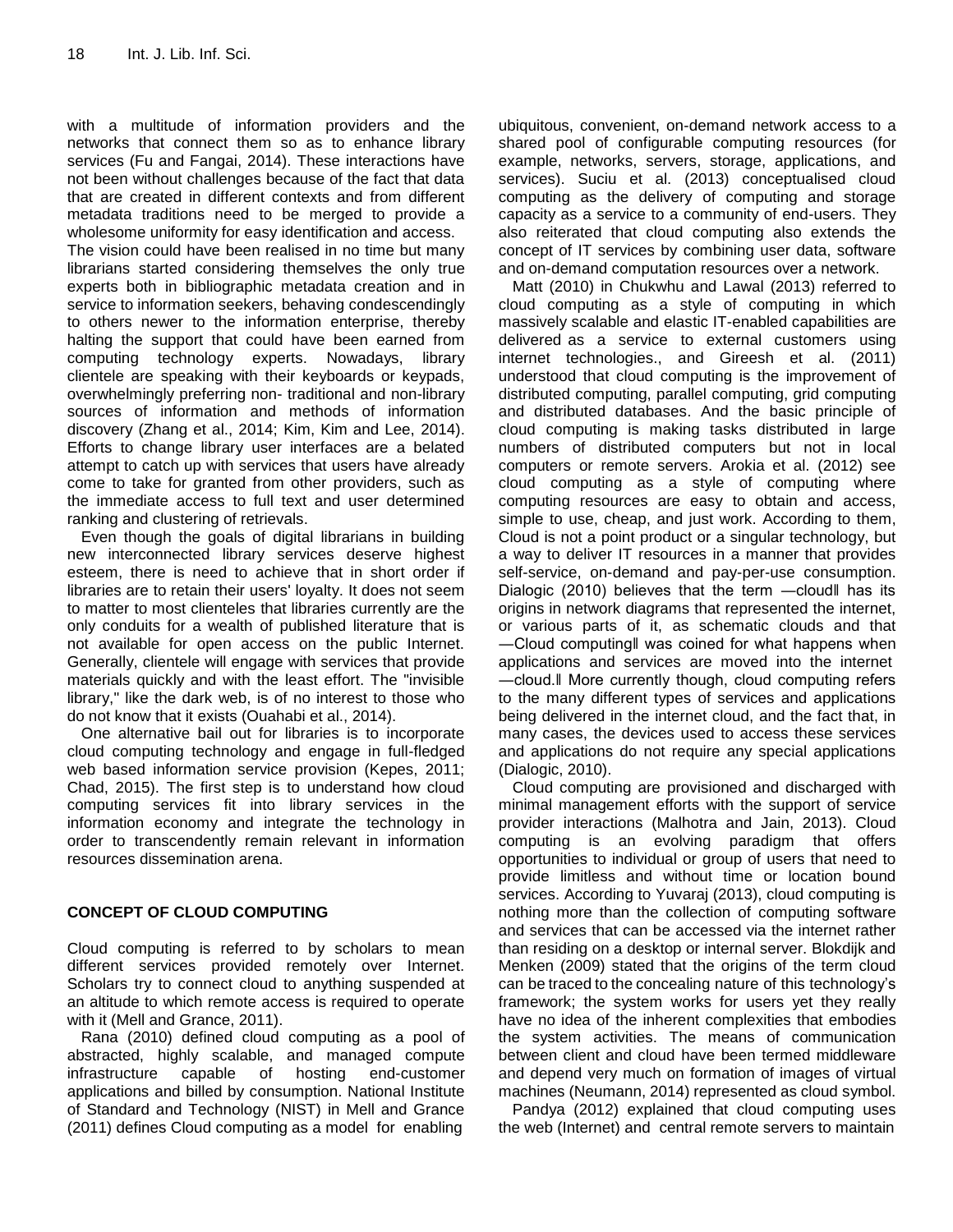data, software, and application. Cloud computing allows users to use applications and systems through internet access in a way that enable them access their personal and official files on any computer without installation in their local machine. Gartner (2015) asserts that cloud computing is a style of computing in which massively scalable and elastic IT-enabled capabilities are delivered as a service to external customers using Internet technologies.

Frost (2014) believed that cloud computing is a paradigm shift whereby details are abstracted from the users who no longer have need of, expertise in, or control over the technology infrastructure ―in the cloud‖ that supports them. In information technology arena, cloud computing can be described as a new supplements, consumptions and delivery model for IT services based on the Internet, and it typically involves the provision of dynamically scalable and often virtualized resources as a service over the Internet. Cloud computing is a mega change that has robbed IT of its traditional obligations and empowered the end users with on-demand utility computing.

### **FEATURES OF CLOUD COMPUTING**

The power of cloud computing could be explained in terms of their characteristics or features as discovered and appreciated by vendors, clients and scholars.

Tritt and Kendrick (2014) reiterated that with efficiency improvements and large savings in operational cost as well as upfront capital costs for tech-startups, cloud computing carries the characteristics of a disruptive general purpose technology with a potential to greatly impact the economy as a whole. Saya et al. (2010) in Yuvaraj (2013) pointed that the characteristics of cloud computing include scalability, cost effectiveness, accessibility and lack of security as a principal factors in growth, abandonment and deferral.

Mell and Grance (2011) came about with five basic characteristics of cloud computing, which includes Ondemand self–service, broad network access, resource pooling, rapid elasticity and measured service. Gosavi et al. (2012) listed seven characteristics of cloud computing such as self-healing, multi-tenancy, linearly scalable, service-oriented, SLA driven, virtualized and flexible. Malhotra and Jain (2013) break down the various characteristics of cloud computing. According to them, public based cloud computing is characterized with freedom of self-service, pay for what you use, availability and reliability; private cloud has features such as enhanced security measures, dedicated resources and greater customization; hybrid cloud is noted by its optimal utilization, data centre consolidation, risk transfer and availability. As indicated by Madhusudhan (2013) cloud computing has enormous features that transcend or cut across various access patterns, needs structure,

intended goals, location of clienteles and coverage of services, which make it capable of supporting different users. The features of cloud computing can well be explained under services and deployment models as described below.

### **SERVICE MODELS OF CLOUD COMPUTING**

Various services are provided through cloud computing. Each service is significantly independent and connected to other services in a more virtually inclusive manner. The services are based on applications, data, runtime, middleware, operating system, virtualization, servers, storage, and networking (Geoffrey, 2016). In the relationship between vendors and clients, the level of control of each of the services determines the model of the cloud computing. While levels of control are shared between the vendors and client, it should be understood that the degree of management really affect the control magnitude. All the products available on the cloud are provided as a service because they are ultimately influenced by the availability and strength of as well as access to Internet. Suciu et al. (2013) asserts that a service model defines the purpose of the Cloud and the nature of how the Cloud is located.

Chukwhu and Lawal (2013) described service cloud model as a system that promotes availability of resources and creates powerful distributed computing system with global reach and super computing capabilities. They list eight (8) service models that are available for anybody to subscribe to, such as infrastructure as a service (IaaS), platform as a service (PaaS), hardware as a service (HaaS), software as a service (SaaS), computing as a service (CaaS), data as a service (DaaS), network as a service (NaaS) and human as a service (HuaaS).

In the same view, Nagalakshmi (2013) reports that they are nine (12) public cloud computing service models that can be benefited from. According to him, they are: Infrastructure as a service (IaaS), Platform as a service (PaaS), Software as a service (SaaS), Storage as a service (STaaS), Security as a service (SECaaS), Data as a service (DaaS), Database as a service (DBaaS), Test environment as a service (TEaaS), Desktop virtualization, API as a service (APIaaS), Backend as a service (BaaS), Infrastructure as a Service (IaaS).

Cloud computing services are based on the facts that every single service session can be distinctively provided on the network once connection is established. As explained by Das (2013) cloud computing resources are available immediately as soon as the agreement with the service provider is executed. Under the utility model of service provision, users are charged only for what they use, for the memory, CPU, data transfer, I/O requests, storage space and so on. Usually, cloud services are based on the Internet which are accessed, transported and used over the Internet in user`s web browsers (Li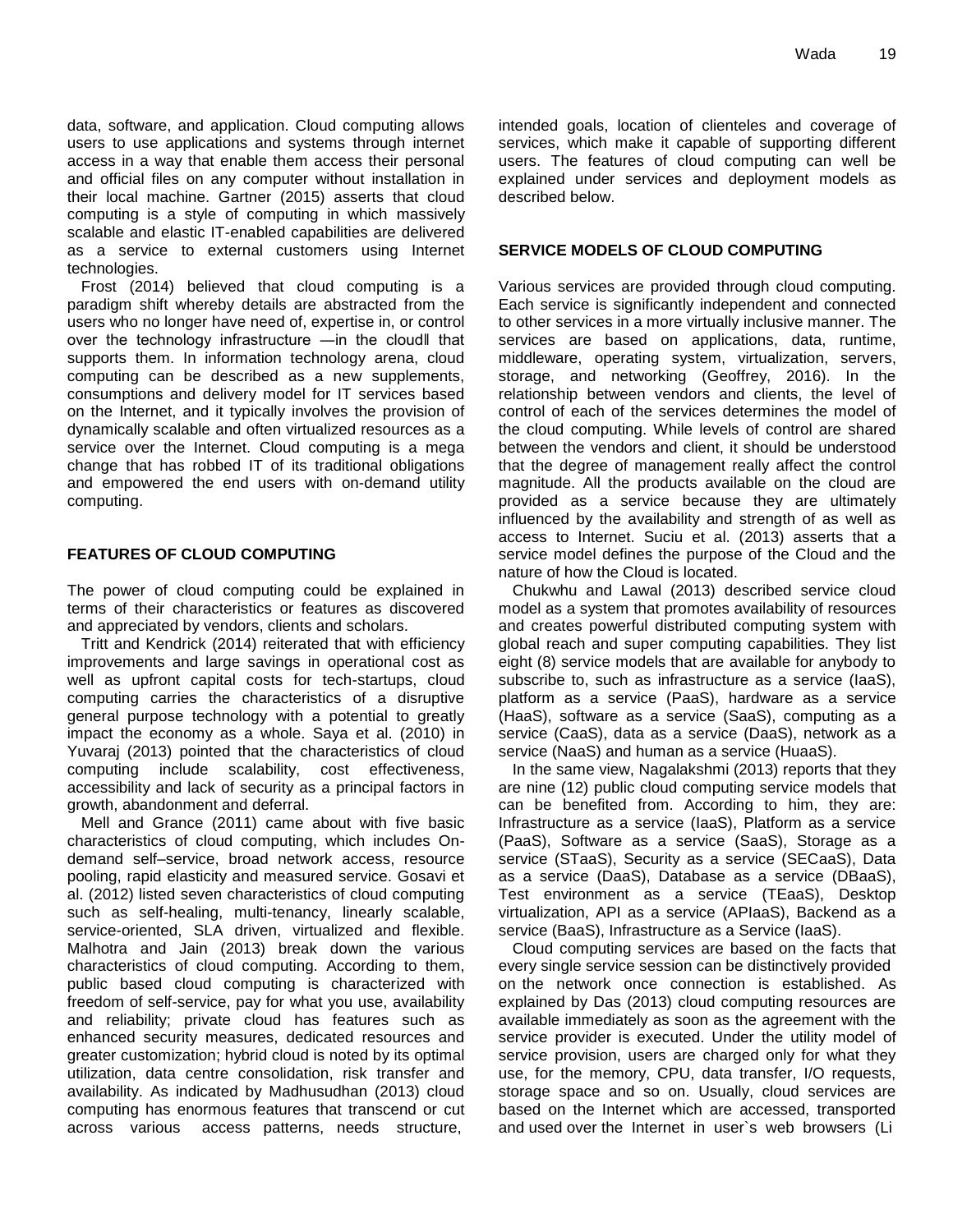and Wang, 2014).

# **DEPLOYMENT MODELS OF CLOUD COMPUTING**

Cloud computing deployment is a process of establishing and bring into use, a system or an application. It is a preparedness that establishes a connection between vendor and client based on agreement to access whole or part of the cloud technologies via Internet and in line with needs and demand of the users (Kim et al., 2014). Basically, deployment model of cloud computing can be categorised into four, which are, private cloud, community cloud public cloud and hybrid cloud. Cloud computing operate within the realm of public, private, community and hybrid deployment models. Each model of deployment has its basic characteristics, capabilities, extent of operation and targeted clients.

### **Private cloud**

Arokia et al. (2012) explained that private cloud is based upon a pool of shared resources, whose access is limited within organizational boundaries. According to Suciu et al. (2013), the private cloud deployment is a kind of cloud infrastructure that is provisioned for exclusive use by a single organization comprising multiple consumers (for example, business units). It may be owned, managed, and operated by the organization, a third party, or some combination of them, and it may exists on or off premise. Chukwhu and Lawal (2013) confirmed that in private cloud, a cloud infrastructure is being deployed, maintained and operated for a specific organization. Based on private cloud model, the resources are accessed over a private and secured intranet, and are all owned and controlled by the company's IT organization. Characteristically, private clouds, as pointed by Database (2015), are operated by the cloud provider exclusively for a specific client and are very customizable; there are more options regarding where the servers are physically located (at a data center or on-premise), and private cloud providers are also able to offer more flexibility in meeting specific application related or security and privacy requirements.

### **Community cloud**

Malhotra and Jain (2013) related that community cloud infrastructure is shared between the organizations with similar interests and requirements whether managed internally or by a third-party and hosted internally or externally (Huang et al., 2014). The infrastructure is provisioned for exclusive use by a specific community of consumers from organizations that have shared concerns (for example, mission, security requirements, policy, and compliance considerations). Community cloud could be

owned, managed, and operated by one or more of the organizations in the community, a third party, or some combinations of them, and it may exists on or off premises (Chukwhu and Lawal, 2013).

# **Public cloud**

The cloud infrastructure is provisioned for open use by the general public. It may be owned, managed, and operated by a business, academic, or government organization, or some combination of them. It exists on the premises of the cloud provider (Mohanty et al., 2014; Huang et al., 2014).

# **Hybrid cloud**

Ouahabi et al. (2014) explained that the cloud infrastructure is a composition of two or more distinct cloud infrastructures (private, community, or public) that remain unique entities, but are bound together by standardized or proprietary technology that enables data and application portability (for example,, cloud bursting for load balancing between clouds). Some vendors combine different cloud deployment strategies in order to accommodate large poles of clients and as well main high level of efficient that is obtainable from balance support of cloud based systems (Madhusudhan, 2013).

# **CLOUD COMPUTING IN THE LIBRARIES**

Cloud computing, though being around since the invention of Internet, has becomes wide spread because of remote storage and access technologies. Cloud applications have assumed an important role since their implementations to the extent that scholarly journals and the software that provides access to these contents are more frequently cloud-based. Whenever information resources are stored away from the physical Information Technology tools and accessed remotely over Internet, it is believed that cloud computing has taken place. Missions of library are now been fulfilled and manifested by the presence of cloud-based solutions due to its support and facilitation of online electronic resources and services provision (Nagalakshmi, 2013; Madhusudhan, 2013).

Ultimately, cloud computing in libraries is demonstrated by the Online Computer Library Center WorldCat, which has been around for generations (Mcmanus, 2016), where it is indicated that cloud computing is already playing a very large role for research libraries. Surprisingly, people hardly notice that cloud computing is part of their activities until they are engaged in and committed to carrying out their transactions in the cloud, such as emailing and accessing resources on Internet. The benefits of cloud computing for libraries services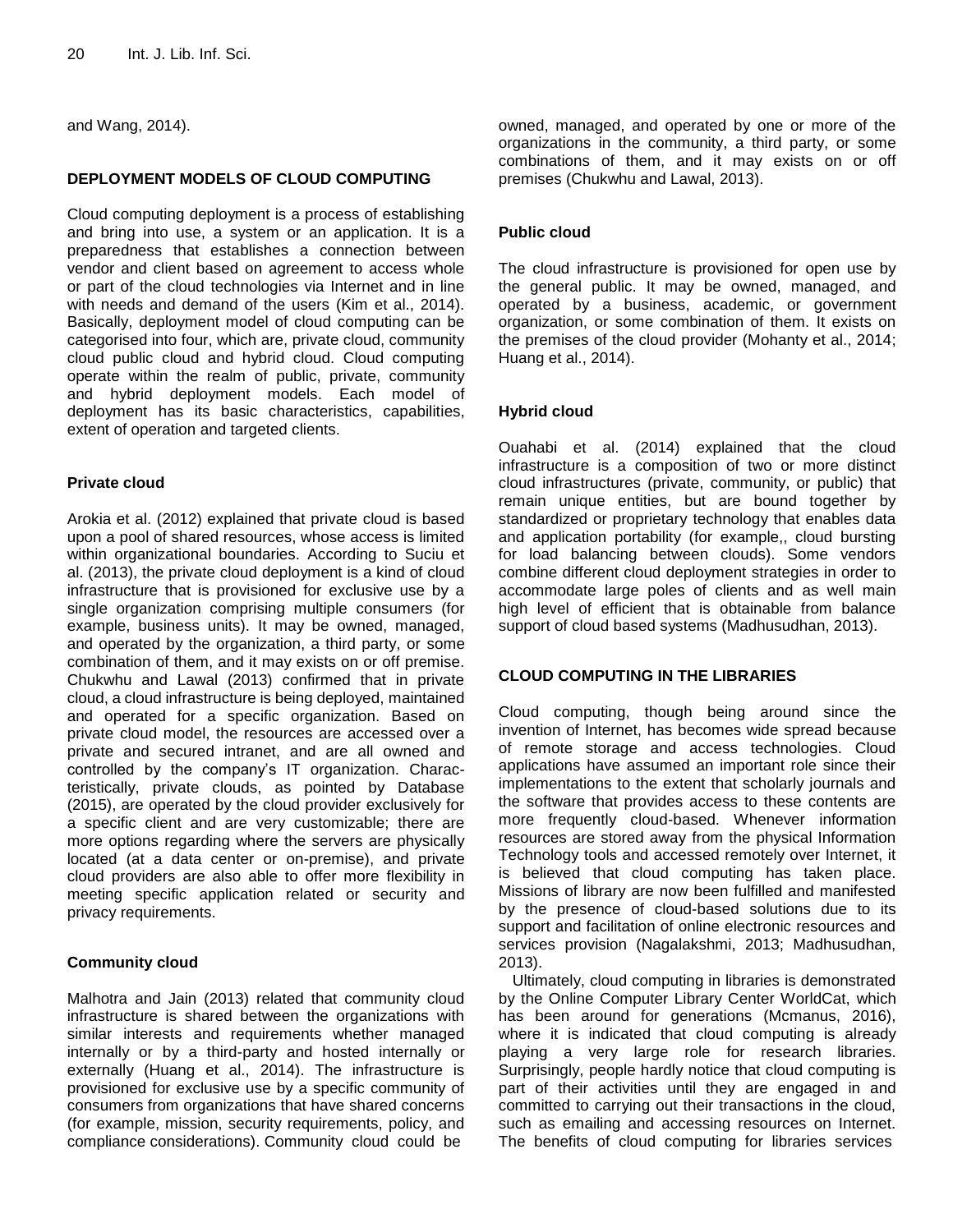provision is increasingly attracting attention of library professionals and librarians.

Cloud computing services covers many libraries management services, including linking, circulation, acquisitions and dissemination (Sahu et al., 2016; Mcmanus, 2016). The cost efficiency of deploying cloud computing in libraries cannot be underestimated. That is why Mcmanus (2016) presumed that libraries can cut cost to a minimal level through cloud computing implementation. It is pointed out that the reasons why cost of implementing cloud based services will minimize library expenditure are that:

1. Without hardware or software to install on-premise, there are fewer fees associated with hardware, software licenses, installation, training or updates for libraries;

2. The majority of cloud providers have pay-per-use billing, meaning that companies, including libraries are only charged when actively using cloud services;

3. The multi-tenancy of cloud computing is advantageous because the cost for one cloud is shared among the different clients using it and therefore, libraries can optimised its budget for a better product;

4. With cloud providers, there is no need to worry about training in-house IT personnel. Rather, libraries only need to concern themselves with training users; and

5. Switching over to the cloud will open up physical space in the library that was previously occupied by shelves and other types of hardware.

Nagalakshmi (2013) reiterated that as information were exploded in recent age and the usages are been increased, cloud became a platform to store the information in one place that is, in a common server and distribute the same to all the users whenever required via web based systems. This is much like an alternative to physical storage facilities owned and controlled by libraries. Cloud computing is basically a unified library consortia that can help libraries champion their courses of outbound services provision (Fu and Fangai, 2014; Zhang et al., 2014).

Cloud computing is applied to the library through automation with multi user (client), federated search via web using Online Public Access Catalogue (OPAC), Integrated library system (ILS), web hosting, global OPAC, Online resources sharing, digital library and interlibrary and intralibrary loan (Ouahabi et al., 2014).

Breakthroughs in library services provision can be viewed based on the degree of access to the volume of knowledge contents that library allow access to. That is why it is necessary that library in this modern societies need to champion their efforts to promoting knowledge sharing via cooperation facilitated by cloud computing.

Libraries can adopt and use cloud computing to provide qualitative services to their patrons through switching from acquisition and storage to services oriented system (Kaushik et al., 2013). Applications of cloud computing to

library operations can take several turns. Libraries use cloud computing to build digital libraries or repositories, searching library data, website hosting, searching scholarly contents, file storage, building community power, and library automation.

Some services that libraries can provide through cloud computing are tied to some applications such as office applications, operating systems, forums, social networking, mailing services, storing services, software and applications, calendar services, information collection services, sharing services, video and presentation services.

### **BENEFITS CLOUD COMPUTING TO LIBRARIES**

Cloud computing forms a bedrock of cooperation. It serves as an engine that allows different institutions and private organization invest in information resources consortium, applications and infrastructure that benefit all. By forming cooperation libraries can exploit the resources in the cloud computing, refocus their times, money, services and avoid duplication of efforts/ resources acquisition, thereby assisting one another for better service provision.

Educational institutions have a lot to benefit from cloud computing if implemented. Das (2013) believes that cloud computing technology infrastructures can help educational institution, especially universities, open their massive research endeavours to businesses and industries for research advancements. Universities would be positioned to handle their ever-growing resource requirements and energy cost. University institutions would be able to teach students in new, different ways and help them manage projects and massive workloads; and therefore, students would better be familiar with global workforce which would expose them to the value of new technologies. Yuvaraj (2013) and Tritt and Kendrick (2014) observed that some libraries have jumped and are increasingly stepping into the realm of digital librarianship as well as platforms that extend information technology obtainable capabilities, and this at length depends on using the cloud facilities.

Notably, most libraries deploy computer systems that are built on a pre-web technology. Systems spread across the web using pre-Web technology are harder and more costly to incorporate together. Most academic libraries store and maintain the same data hundreds and thousands of times with their accompanying huge cost. This invariably contributes to the weakness of libraries to satisfy their clientele, and their presence on the web is at stake due to scatter data across secluded systems. The dangers of this kind of system of operation rub libraries of collaboration and consistent cooperative agendas at the characteristics of information seekers, building a unified interface that enshrines common approach to information use will give libraries common benefit of optimized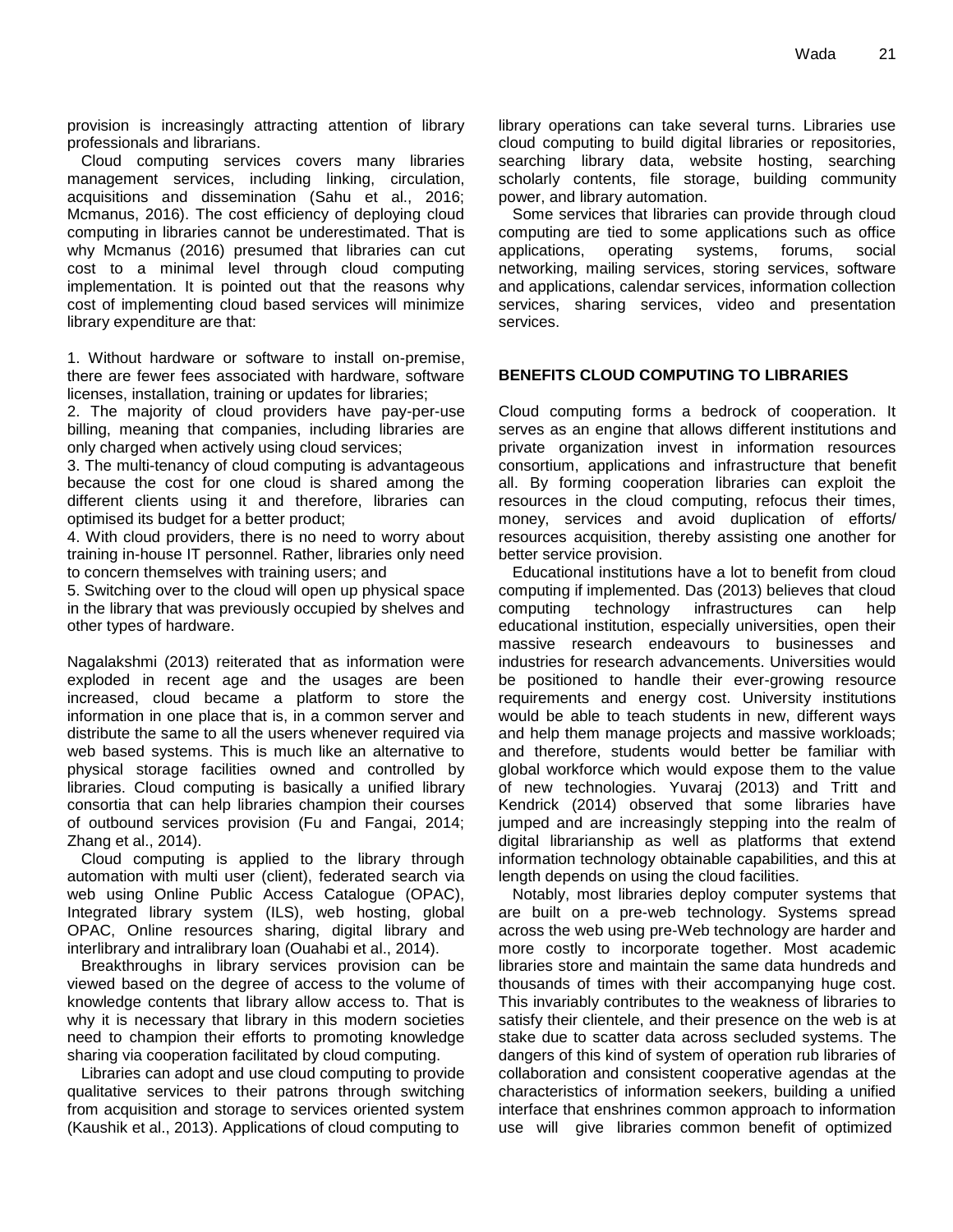service provision and promote flexible workflows. This is made possible through cloud computing.

Another common trend in the utilization of system available in the libraries is that, not up to 10% of the capacities of the system are ever used. For example, hard disk space, amount of RAM, Processor requirement, Operating system as well as office package applications are never used to their fullest capabilities. This constitutes a waste of resources due to duplication of system capacities (Ranchal et al., 2010). One advantage of climbing to the cloud system as emphasized by Gartner (2015) in Romero (2012) is the ability of reuse, economy of resources and maximization of utilities through reduced cost associated with waste of resources, management and maintenance of physical facilities and reinvestment of available funds to optimal services provision. Deployment of cloud computing can help library reclaim clientele patronage and win sponsors encouragement.

Cloud computing has the propensity to uniquely empower libraries to fully satisfy the needs of their respective clientele to the unimaginable magnitude, due to the fact that Cloud computing paradigm is independent of location and can be accessed on any media having network connectivity and browsers. With cloud computing, information is not stranded on individual machines, it is combined into one digital cloud available at the touch of a finger from many devices (Hamm, 2009).

Yuvaraj (2013) enlisted thirteen (13) benefits that libraries would derive from deploying cloud computing. According to him, in the meantime libraries would optimise their services by deploying cloud computing through high computing power, location and device independency, high scalability, Less maintenance, Less indulgence in library activities, unlimited storage capacity, diverse support, faster deployment and development, greener library services, ubiquitous availability of library services, pay-per-use, reduced technology obsolesce and no capital investment. With cloud computing, the meagre budget of libraries can sustain the libraries to provide maximum information services.

Lowry et al. (2009) emphasized that libraries need to deliver services and resources to the virtual environment used by students, faculty and researchers or risk alienating their clienteles. In this information and technology age, libraries need to provide services that run on the media used by the library users, such as mobile phones, smart phones, tablets, laptops, and personal computers (PC). Goldner (2010) asserted that the rationale for libraries to step fully into cloud computing is to use it to deliver library resources, services and expertise at the point of need, within user workflows and in a manner that users want and understand. Moreover, libraries would be freed from managing technology and therefore exert its focus on collection building, improved services and innovation.

# **AGE OF SMART LIBRARY: A PREREQUISITE FOR LIBRARY SERVICES OPTIMIZATION**

Information technology's support for every human activities and relationships including cultures, geographical boundaries, languages, economy, politics, education, to mention but few is overwhelming testimony of persistence transformational world. Now that Internet of Things (anything and everything connected to Internet and interact seemingly), is rearing its head across educational domain, the relationship between library and cloud computing should be consolidated in a more vibrant manner. In recent time, it was foretold that library need to fight hard and fast to sustain its roles as an enabler of information accessibility otherwise its relevance will dissipate (Tritt and Kendrick, 2014). Koziol et al. (2004) predicted that in information age a single digital copy of an article or book can be delivered to multiple users anytime, anywhere and that there will be a single catalog of books (and non-books), which can be searched at the word level, leading users to library holdings and purchase opportunities. In line with the above prediction, the concept of smart library was introduced.

Smart library is an improved quality of a library service in the face of technological advancement. It is a manifestation of an expert usage of hardware, services and Internet that brings about qualitative changes in the user-librarian interaction (Du Rand, 2009; Gosavi and Shinde, 2012). Smart library promotes electronic information resources through wireless nodes thereby making it seemingly possible for smart phone and other computer users to take advantage of fast information provision services. Smart library helps in showcasing library services vis-à-vis information infrastructure in a manner that the needs of users are put into cognizance, as they play important role in the development of the library operations through enabling smart wireless access to the e-resources.

The age of smart library is a manifestation of libraries' efforts coming closer to the scene of operation in conformity with the demand of information economy, where Cloud computing is initiated into library computing through wireless connectivity. Smart library is characterised with centrifugal activities that would drive every library towards global entity in which connecitivity and dependency will make library services ubiquitous. In retrospect, Mackenzie (1997) propounded that information age would be characterised with features that best explain the quality of smart library. According to him,

1. In the long term almost all information would bepublished and distributed in digital format.

2. The services of the library would be based mainly on digital

3. would be networked information rather than printed information or off-line digital products (for example, CD-ROMs)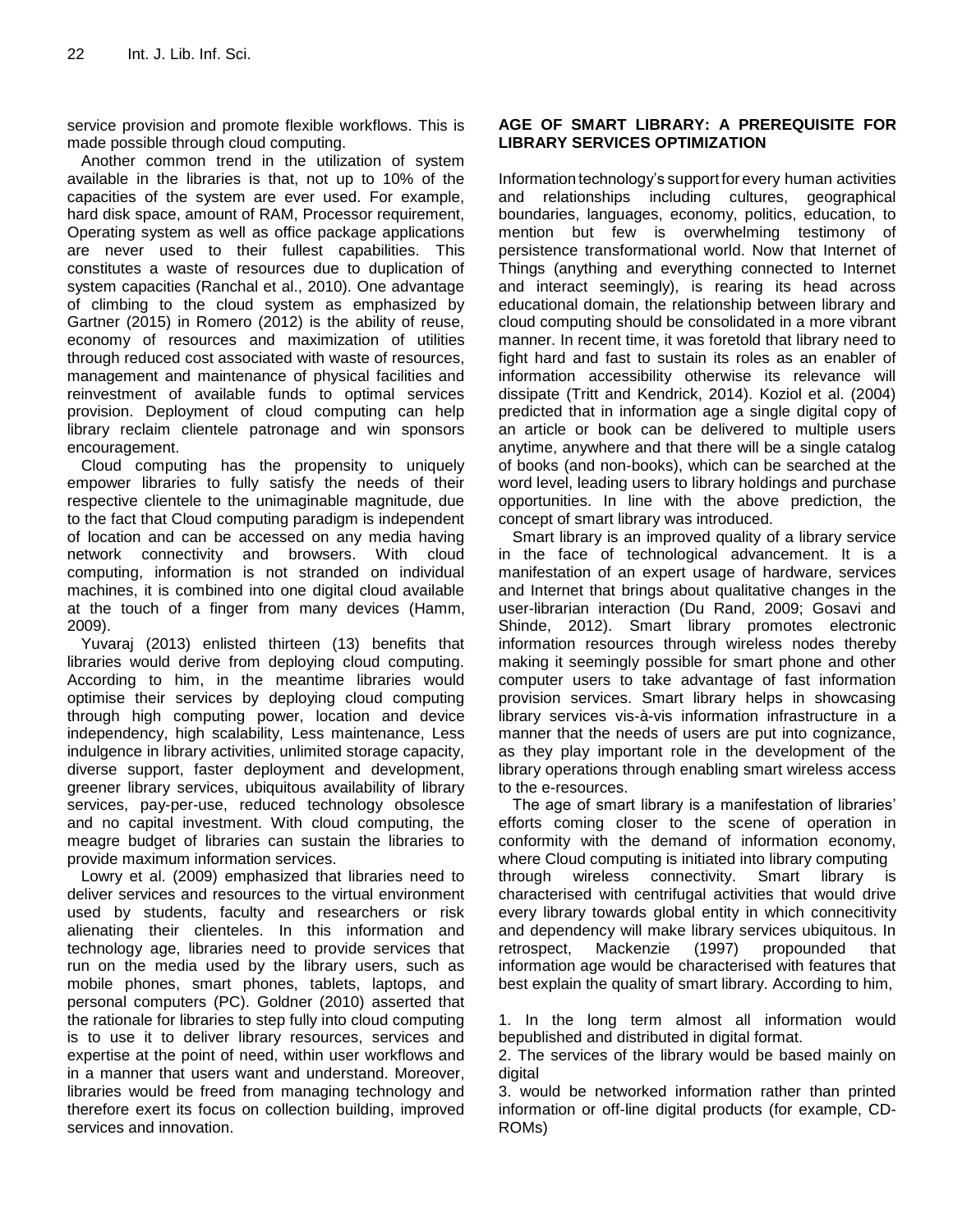4. Users would access the library through the network; distance access will become more important than on-site access

5. Most information would be stored on the network, and many search, access and delivery systems would also be embedded in the network

6. Emphasis would be on access rather than on the collection

7. Seizure of the current organization of libraries will predominantly be based on a spatial institutional model

Moradi (2005) disclosed that smart library will carry specific characteristics. He stated smart library will be established in such a way that the library space will be an indoor living lab, where students, researchers and entrepreneurs can develop, test and demonstrate smart technologies, analyze the collected data and conduct research-and student projects, while optimizing the indoor climate, lighting and acoustics and therefore boosting the chances of learning. The benefits of smart library are manifolds. As the case may be, library users will benefit from smart library in four broadband ways such as:

- 1. Personal comfort
- 2. Open data repository
- 3. Technological and environmental playground
- 4. Economic sustainability.

It can therefore be reiterated that smart library is both a comfort zone and learning zone for library users. Tiwari et al. (2016) states that smart library is basically characterized with touch screens that provides fast access to any and all types of digital media, with no textbound interface getting in the way. Smart library connote a library with just electrical plugs on the wall and wire extensions for plugging laptops, phones and the like. A smart library has available wireless connectivity that support connections to Internet as well as intranet.

Library's efficient performance can well be determined by how it can accommodate and serve users with sitting materials and connections nodes for purpose of information access through Internet. A smart library advocates for digitised library with almost every single information relevant is disseminated in electronic form and can be accessed as and when demanded.

Wang (2013) explained that both smart library and digital library are based on digitization and networking, but the smart library has already combined these characteristics with such inherent features and essential pursuits as clustering, integration, collaboration, green development, and serving the general public. He argued that Smart library is the product of library digitization, networking, intelligence, cultural diversity and social informatization interacting with each other at a specific historical stage, and it is the continuation, integration and sublimation of the philosophy and practice of the digital

library development.

Baryshev et al. (2015) enumerated four cardinal information technologies that testify to the presence of smart library. They believe that library is able to attain the level of smart library if its method of providing information, the way and manner in which users utilize the available information resources as well as the services being offered by the library in question encompass the following technologies:

- 1. Smart technology of content formation
- 2. Smart detection of knowledge

3. Smart interface (organisation of interaction with the user).

4. Smart services (for example, personal informing).

Smart library is a giant progress for libraries that wish to be part of information age wave. It is a transformation that is characterised with implementation of some information facilities. As will be explained below, smart library will provide optimised services and library patrons will find easy to patronise library for most of the educational information needs.

# **REQUIREMENTS FOR CLOUD COMPUTING IMPLEMENTATION**

Library patrons can easily and quickly be provided with information they need if library is able to make information available seamlessly. In information age, libraries need to turn smart in their structure, infrastructure and service provision approach. Given that information sources and resources are easily available online and can be accessed at the fingertips of people through smart phones with internet access, libraries can assume a central role in the trend of web-based information provision by being smart. A library can only be smart if it can put in place the facilities such as high speed internet service, wireless access point, thin client architecture, digital librarian and digital resources. These facilities are prerequisites for cloud computing implementation.

The operations of libraries in information age need to shift beyond maintaining traditional service rendering by disposing themselves to using digital facilities to a higher extent. That implies making libraries smart. As indicated in Figure 1, smart library is a constituent of facilities such as Digital resources, Internet service, Thin client architecture, Digital librarian and Wireless access points. Library need to consider the importance of each of the facilities indicated in the diagram. Cloud computing implementation cannot take off if one of the facilities is missing or not put in place. Information age is embodied with technological tools that make library management and use easy, flexible and encouraging. Let us discuss these facilities in details.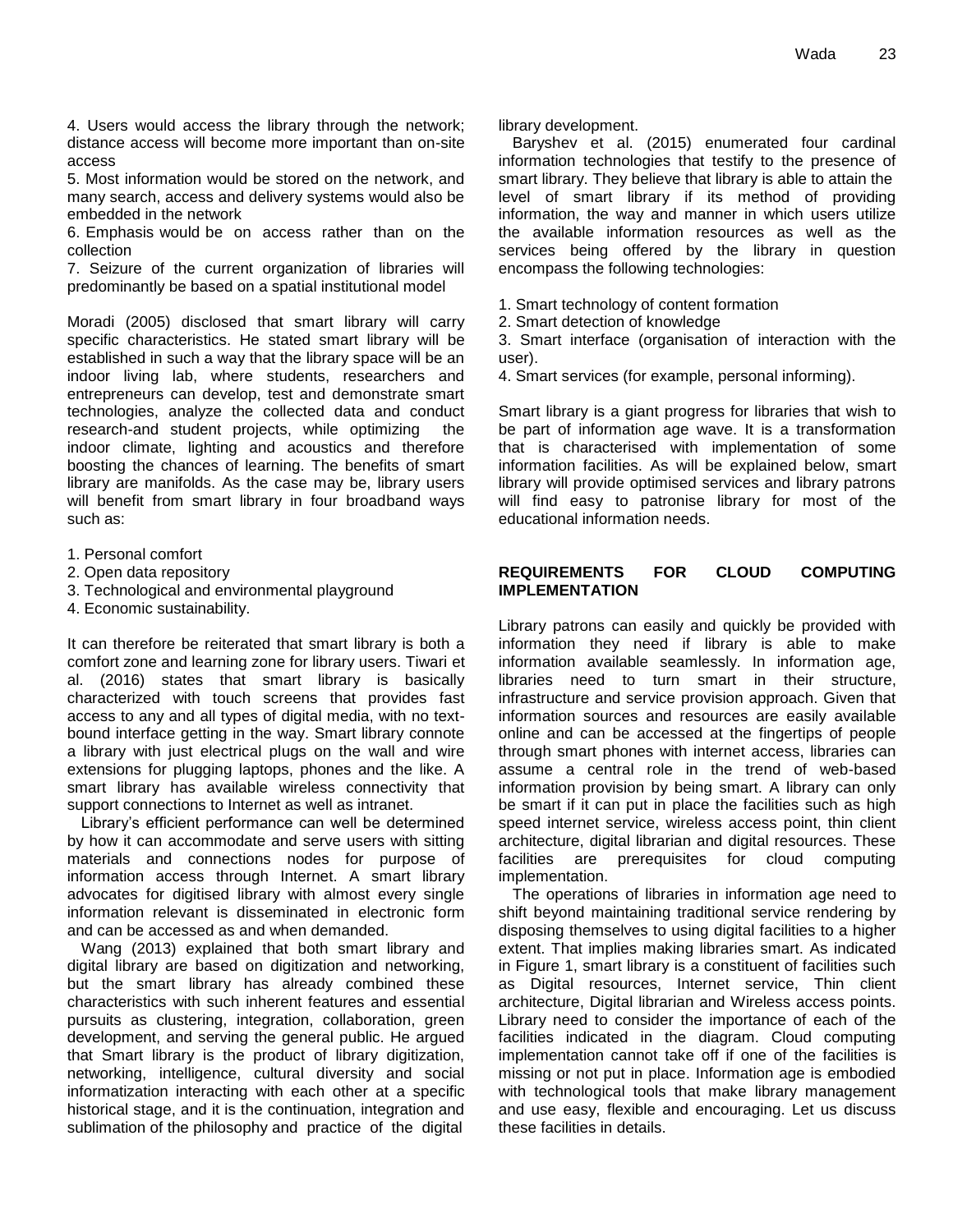

**Figure 1.** Structure of smart library in information age.

#### **Internet access**

Cloud computing host resources such as IaaS, SaaS, PaaS, etc. on machines that are remotely accessible through Internet technology. Internet service is a crucial medium through which resources can be accessed, shared and distributed among different people across the globe. Individual or institutions can subscribe to internet service through CA-Band, KU-band, C-Band, GSM broadband Internet providers or telephone network. Considerations in identifying and choosing the best ISP, cost of bytes (in mega or giga), timeframe as well as speed of the internet will significantly influence persistent quality of library services. Library can only access the cloud computing resources if it has a good internet connection and service. All resources, whether operating system or applications can only be accessed with the possibility of Internet connection and therefore is it a factor that must be considered with due technicality.

#### **Thin client architecture**

Thin client architecture requires that there should be a server and thin clients device attached to a monitor (displaying unit) for operation. Keyboard and mouse are plugged into the thin client device. In this Server—client relationship, a powerful Server with minimum of 3.0 GHz processor, 16 GHz RAM, 4 Terabyte Hard Dist, Gigabit Ethernet (Network Interface Card-NIC) is required—for faster, robust, efficient and long lasting operations. Thin client architecture is a multiple benefits derivative technology. Apart from centralization of critical services, the technology has the propensity to improve services and allows saving of both cost and energy among others. Right from the onset Thin Clients reduces cost associated with IT support costs, upfront purchasing costs, capital costs, use of space in data center, licensing costs as well as total administration and operating cost. Thin clients consume an average of 8 to 20 watts compared to a 150 watt PC, reduces carbon footprint, save electricity for further reinvestment.

Simplification of devices, applications and digital resources management are another core benefits of thin client. In the meantime, software and hardware upgrades, security policies, application changes, etc. can be carried out in the central data domain, IT staff are hardly needed to fix individual problems at the end user desktop location. Less downtime and high productivity in relation to end-users and IT staff of the library, centralized and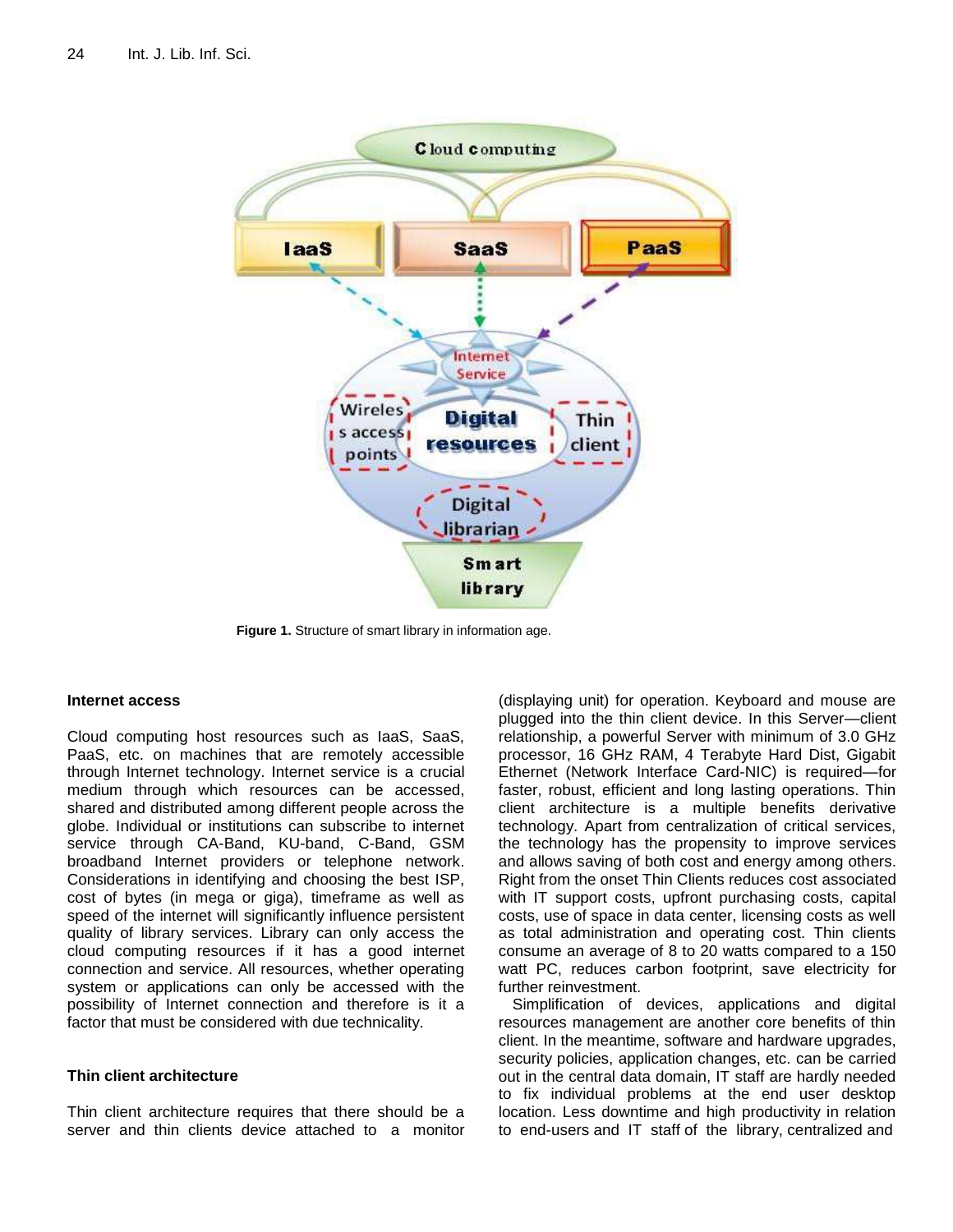simplified back up of resources

In terms of security, thin clients are protected from the use of unauthorized software or the introduction of viruses, data are difficult or impossible to be copied to a disk or saved to any other location than the server, the processing, management and monitoring of the system are centralized with easiness. Security simplification, intellectual property protection, data privacy is highly ensure.

Systems can be virtually preconfigured, packaged and put into operation within the shortest period of time. This therefore implies that thin client allows quick and flexible sup up of systems with little effort or assistance of high expert. This will lead to higher productivity, and the coverage of access to library resources or library supported application is virtually ubiquitous, a dynamic and flexible IT environment lead to stable and long lasting information technology infrastructures. Setting up a thin client architecture in the library will facilitate a successful implementation of cloud computing.

#### **Wireless access point**

Wireless access points are wireless fidelity that provides connection for wireless supported devices. Wireless access point is a station that transmits and receives data wirelessly within a Local Area Network It connects users to the server and as well to other users within the network. It serves as the point of interconnection between wireless and cable network. Wireless access point has the capacity to serve multiple users at the same time and if wireless access point wireless signal as intertwined they can serve as a platform for a wider access for a better usability of resources.

Library patrons can use the wireless technology in the library to access the resources provisioned on the cloud. In order to establish a Wi-Fi to cover a wider range beyond library building, WiMAX router could be deployed because it has the ability to transmit data at about 70 megabyte per second with the signal travelling over 5 to 15 km range, and can be positioned to provide 360° degree radius service.

There are lots of benefits for installing wireless access point in the library. Wireless access points are inexpensive to install and run, increase efficiency by reducing the amount of time required to attend to information accessibility, flexible and versatile because of their ability to easily extend network signal for access beyond immediate location, require low technical attention, easy to use. Thus, wireless access point facilitates easy document delivery and wide selective dissemination of information.

#### **Digital resources**

Digital resources in the library are information resources

that are either converted into digital format or information acquired in electronic format. It is highly beneficial to possess electronic form of information in the library to make it easy for library patrons to easily utilize the resources. Digital resources cover a spectrum of Thesis and dissertations, book chapters, conference publications, journal articles, multi-volume books, patents, serials (journals, newspaper, periodical), technical reports among others.

#### **Digital librarians**

The manpower required for cloud computing deployment is minimal. Probably, two personnel skillful on IT having good knowledge relating to system installation, networking and Internet management are good prerequisite for managing the Server/Thin client workstations and wireless access points. The roles of the IT personnel spans from authentication, authorization, access (AAA) control and monitoring of the usage flows. Even though open access is the custom of library's information dissemination tag, it is however, necessary to institutionalise element of control on the use of library resources, in order to optimise use, facilitate access and guard against misuse.

#### **CONCLUSION**

Cloud computing is already part of everyday lives of everybody. Integrating libraries into the cloud computing technology will definitely transform library into smart library nomenclature and henceforth optimise and enhance library services in information age. Cloud based Library is now the world emerging eSmart Library category. Every library needs to build modernized information delivery infrastructure and conducive environment that viably supports research, learning and teaching. As a matter of fact, libraries need revive and maintain their relevance by integrating with the cloud computing technology, which will make them part of Internet of Things (IoT) experience that will soon dominate the activities of every educational sector.

#### **RECOMMENDATIONS**

Libraries' roles in information economy can be made more vibrant and encouraging. Libraries should reappraise their basic roles and make knowledge management a priority in addition to permitting clienteles to use the resources in one located entity. Since it is now possible to make one sort of information available to multiple and multitude of people at the same without recurring additional cost, libraries should be reformed to form a critical segment of the role players on the Internet and World Wide Web instead of whistle blowers.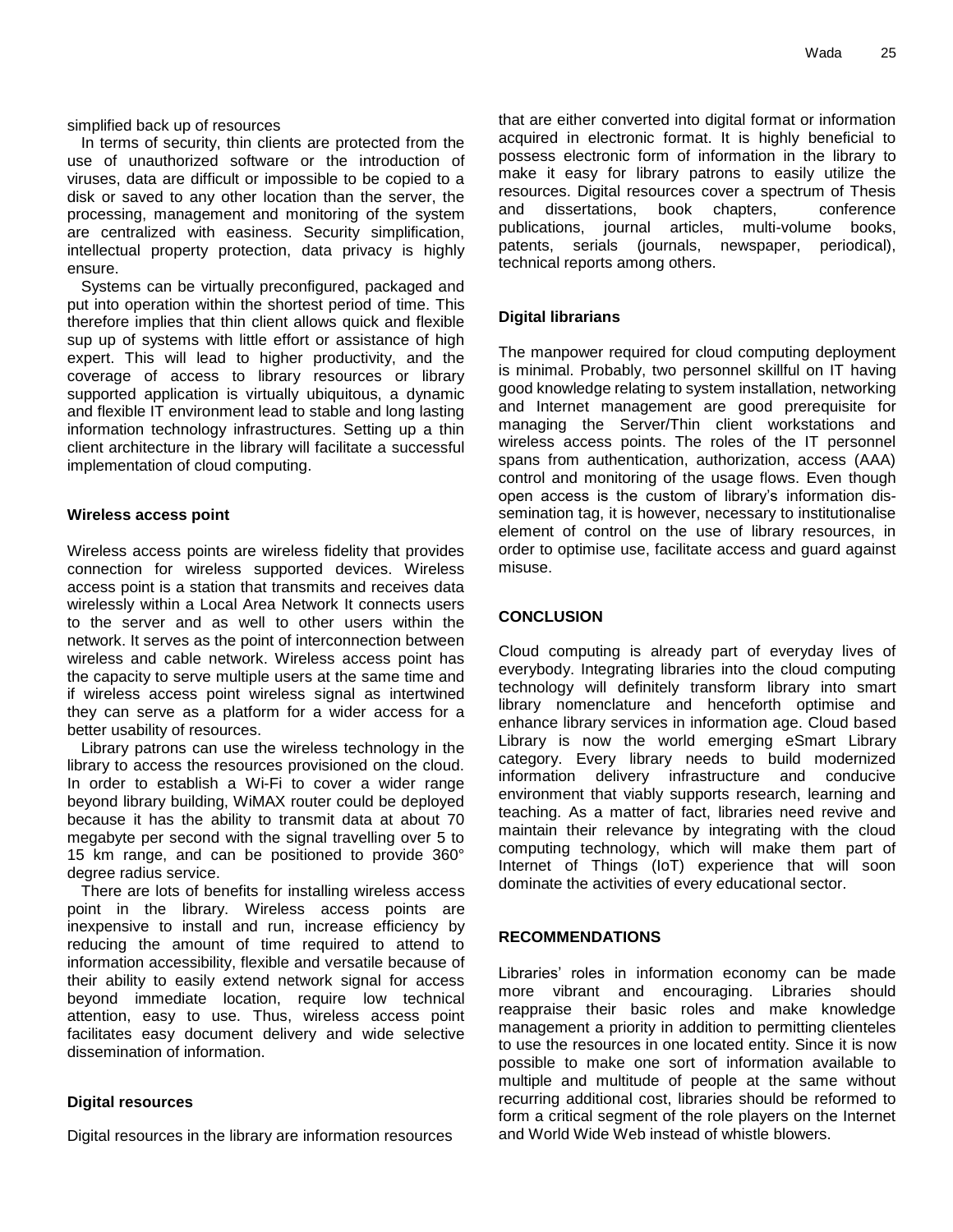Collaboration, cooperation, partnership and connectivity can leapfrog can libraries from the ideas of maintaining libraries' status quo by instituting smart environment, deploying smart systems and engaging in smart information delivery through cloud computing. Building an eSmart library will create a long standing value for libraries as they form part of Internet of Things (IoT). Digital librarianship should form 80% constituent of course curriculum in library schools. To avoid deprecation, library programmes should deeply incorporate Web design, Digital archiving and preservation, digital Cataloging, Metadata Indexing and Database management, Programming and scripting languages, XML standards and technologies, and Basic systems administration as core courses while juxtaposing professional training on Internet, Intranet, extranet, connectivity, networks and consortium as important courses. With these efforts, libraries can reduce dependency on other professionals to shoulder their basic roles.

### **CONFLICT OF INTERESTS**

The author has not declared any conflict of interest.

#### **REFERENCES**

- Arokia R, Rajan P, Shanmugapriyaa S (2012). Evolution of Cloud Storage as Cloud Computing Infrastructure Service. IOSR J. Comput. Eng. (IOSRJCE), 1(1):38-45. Retrieved from http://arxiv.org/abs/1308.1303
- Baryshev RA, Babina OI, Zakharov PA, Kazantseva VP, Pikov NO (2015). Electronic Library : Genesis, Trends. From Electronic Library to Smart Library 6(8):1043-1051.
- Baryshev RA, Babina OI, Zakharov PA, Kazantseva VP, Pikov NO (2015). Electronic Library: Genesis, Trends. From Electronic Library to Smart Library. – 1043 – Journal of Siberian Federal University. Humanities & Social Sciences 6(2015 8) 1043-1051 available at: http://elib.sfu-

kras.ru/bitstream/handle/2311/16866/03\_Baryshev.pdf;jsessionid=04 1400456891D0ABCF7F1FEB01D5801D?sequence=1

Blokdijk G, Menken I (2009). Cloud Computing - The Complete Cornerstone Guide to the Cloud Computing Best Practices: Concepts, Terms, and Techniques for Successfully Planning, Implementing and Managing Enterprise IT Cloud Computing<br>Technology, Brisbane: Emereo Retrieved from: Brisbane: Emereo Retrieved from: http://www.ebooksx.com/Cloud-computing-The

CompleteCornerstone-Guide-to-Cloud-Computing-Best-Practices-Concepts-Terms-&Techniques\_312071.html

- Chad K (2015). Library management system to library services platform. Resource management for libraries: a new perspective, (August), 0– 12.
- Chukwhu R, Lawal A (2013). Cloud Computing and Its Applications in e-Library Services: Nigeria in Focus. Int. J. Innov. Manage. Technol. 4(5):476-479.
- Das KC (2013). Cloud computing resources and Library's Response to Information Organization Strategy. Head PG Department of Library and Information Science Utkal University, Vani Vihar, Bhubaneswar.
- Dialogic C (2010). Introduction to Cloud Computing 12023-cloudcomputing-wp.pdf, 8. Retrieved from http://www.dialogic.com/~/media/products/docs/whitepapers/12023 cloud-computing-wp.pdf

Du Rand A (2009). How the corporate intranet can be utilized to support

the knowledge management activities of an enterprise. SA J. Inf. Manag. 2(June). http://doi.org/10.4102/sajim.v2i1.90

- Frost A (2014). A synthesis of knowledge management failure factors. Retrieved January, 5, 2015. Retrieved from http://www.knowledgemanagement-tools.net/A Synthesis of Knowledge Management Failure Factors.pdf
- Fu X, Fangai L (2014). Dynamic Effective Resource Allocation Based on Cloud Computing Learning Model. J. Netw. 9(11):3092+.
- Gireesh G, Pradeep G, Gaurav C, Pooja V, Gunjan V (2011). Library With Smart Features. Int. J. Sci. Res. Manag. Stud. (IJSRMS). 2(1):45-51.
- Goldner M (2010). Winds of Change : Libraries and Cloud Computing Matt Goldner. Bibliothek Forschung Und Praxis 34(3):270. doi:10.1515/bfup.2010.042
- Gosavi N, Shinde S (2012). Use of cloud computing in library and information science field. Int. J. Digit. Libr. Serv. 2(3):51-106.
- Hamm S (2009). How cloud computing will change business. Business Week, June 4, Retrieved from: http://www.businessweek.com/print/magazine/content/09\_24/b41350 42942270.htm
- Huang Y, Lu Q, Xiong Y (2014). Collaborative Outsourced Data Mining for Secure Cloud Computing. J. Netw. 9(10):2655–2664.
- Kaushik A, Kumar A, Rajasthan K, Ambala M (2013). Application of Cloud Computing in Libraries. Int. J. Info. Dissem. Technol. 3(4):270.
- Kepes B (2011). Revolution Not Evolution How Cloud computing differs from tradicional IT and why it matters. Diversity Limited. Retrieved from

http://broadcast.rackspace.com/hosting\_knowledge/whitepapers/Rev olution\_Not\_Evolution-Whitepaper.pdf

- Kim C, Kim J, Lee WJ (2014). Design of Simulator for Cloud Computing Infrastructure and Service, Int. J. Smart Home 8(6):27-36.
- Koziol QA, Cheng AP, Quincey AK, Albert PC (2004). Smart Libraries : Best SQE Practices for Libraries with Emphasis on Scientific Computing, Proceedings of the Nuclear Explosives Code Developer's Conference 1–29.
- Li W, Wang Y (2014). Design and Implementation of Distance Learning Platform Based on Information Technology and Cloud Computing. J. Netw. 9(8):2059-2066.
- Lowry CB, Prudence A, Karla H, Crit S (2009). Transformational Times: An Environmental Scan Prepared for the ARL Strategic Plan Review Task Force **Retrieved Retrieved** from: http://dhcommons.tamu.edu/sites/default/files/transformationaltimes.pdf
- Matt G (2010). Winds of change: Libraries and cloud computing. OCLC Online Computer Library Center. [Online]. P 5. Available:http://www.oclc.org/content/dam/oclc/events/2011/files/IFLA -windsof-change-paper.pdf
- Madhusudhan M (2013). A Comparative Study of Different Deployment Models in a Cloud. Int. J. Adv. Res. Comput. Sci. Softw. Eng. 3(5):991-996.
- Malhotra DR, Jain P (2013). How to Choose an Economic Cloud Deployment Model. Int. J. Comput. Trends Technol. (IJCTT), 4(8):2607-2614. Retrieved from

http://www.ijcttjournal.org/Volume4/issue-8/IJCTT-V4I8P139.pdf

- Mcmanus B (2016). The Implications of Web 2.0 for Academic Libraries. Electron. J. Acad. Special Librarianship. 3(3):1-10.
- Mell P, Grance T (2011). The NIST Definition of Cloud Computing Recommendations of the National Institute of Standards and Technology. Nist Special Pub. 145:7.
- Mohanty S, Pattanik PK, Mund GB (2014). Framework for auditing in cloud computing environment. J. Theor. Appl. Inf. Technol. 65(1):261- 267.
- Moradi I (2005). Smart Library. Retrieved from http://library.organised.info/index.htm
- Nagalakshmi LR (2013). Application of cloud computing at library and information centers. RJSITM 2(5)43–46. www.theinternationaljournal.org.
- Neumann PG (2014). Risks and Myths of Cloud Computing and Cloud Storage. Commun. ACM 57(10):25-27.
- Ouahabi S, Eddaoui A, Labriji EH, Benlahmar EEL, Guemmat K (2014). Educational Modelling in Cloud Computing Using IMS Learning Design. J. Theor. Appl. Inf. Technol. 66(3):654-660.